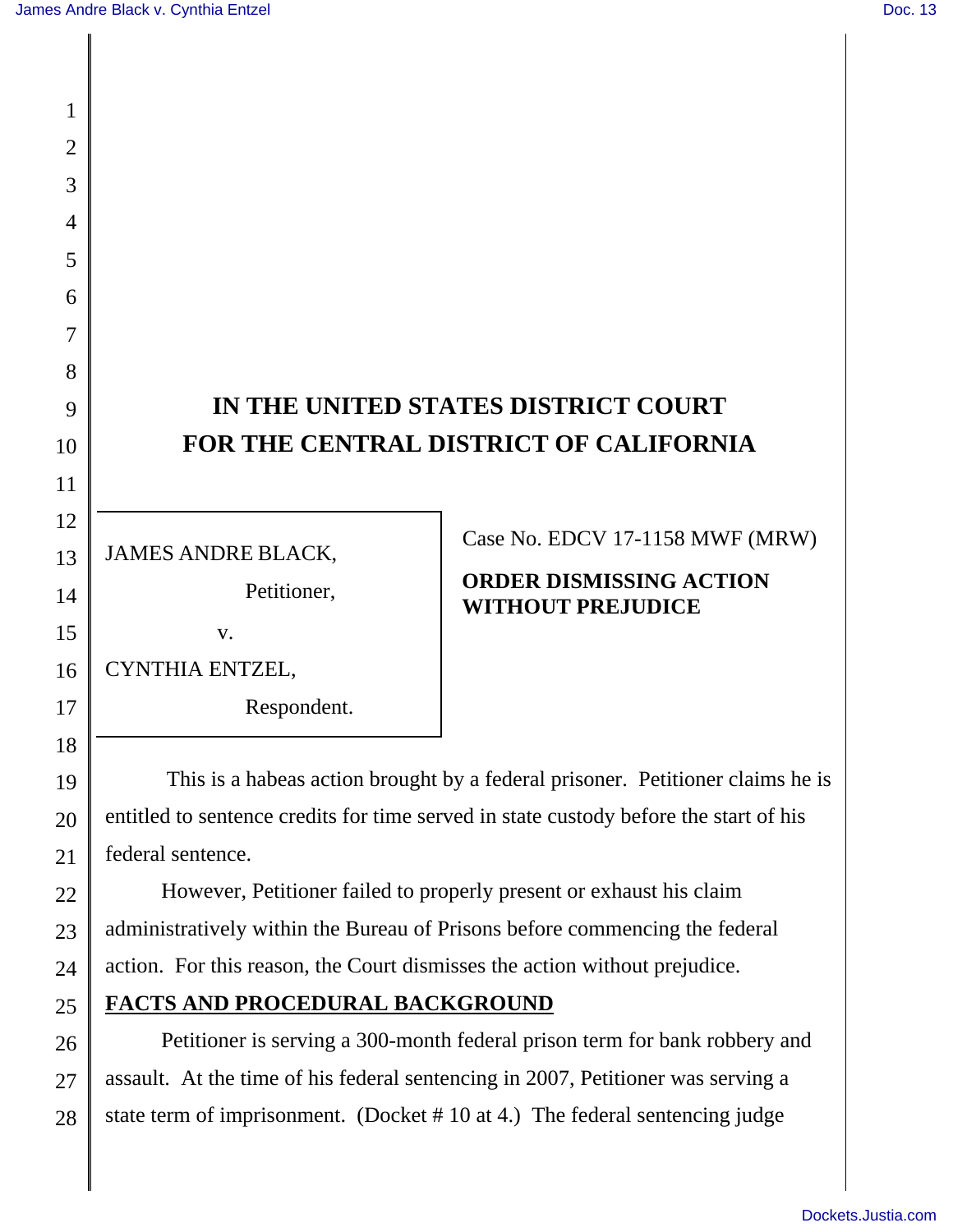expressly stated that Petitioner's federal sentence was to be "served consecutive to the undischarged state term of imprisonment." (Id.)

Beginning in late 2016, Petitioner filed requests with personnel at FCI Victorville to recalculate his sentence and give him credit for time served in state custody before beginning his consecutive federal sentence. After a staff member denied relief, Petitioner received a similar denial of his request from the warden of the institution in January 2017. (Docket # 10-1 at 14, 16.)<sup>1</sup>

Petitioner appealed the decision to the BOP's Western Regional Office (first-level appeal). That office rejected the appeal because Petitioner failed to provide copies of the underlying administrative request and the warden's decision. The regional office also rejected the appeal because it was untimely (not received within 20 days of the warden's decision) and without explanation for the delay. (Docket # 10-1 at 18.) Petitioner never resubmitted his first-level appeal. He also never sought a second-level administrative appeal to the BOP's General Counsel in Washington, D.C. (Docket # 10 at 3.)

Instead, Petitioner filed this petition for relief pursuant to 28 U.S.C. § 2241. The petition seeks an order from the Court directing the BOP to credit him for the time served in state custody. (Docket  $# 1$  at 3.) The government moved to dismiss the action due to Petitioner's failure to exhaust his administrative remedies before initiating habeas review in federal court. The government argues that Petitioner still is entitled (and required) to pursue his first- and second-level administrative appeals. (Docket  $\# 10$  at 8-10.)

Petitioner claims that he filed his first-level appeal on time. Based on the BOP's rejection of the appeal, he contends that further administrative appeals

 $\frac{1}{1}$  The thrust of the adverse decisions was that the time Petitioner served in state custody was credited against his state sentence. The BOP staff concluded that Petitioner could not get "double credit" for this time against his federal sentence too. (Docket # 10-1 at 14); 18 U.S.C. § 3585(b).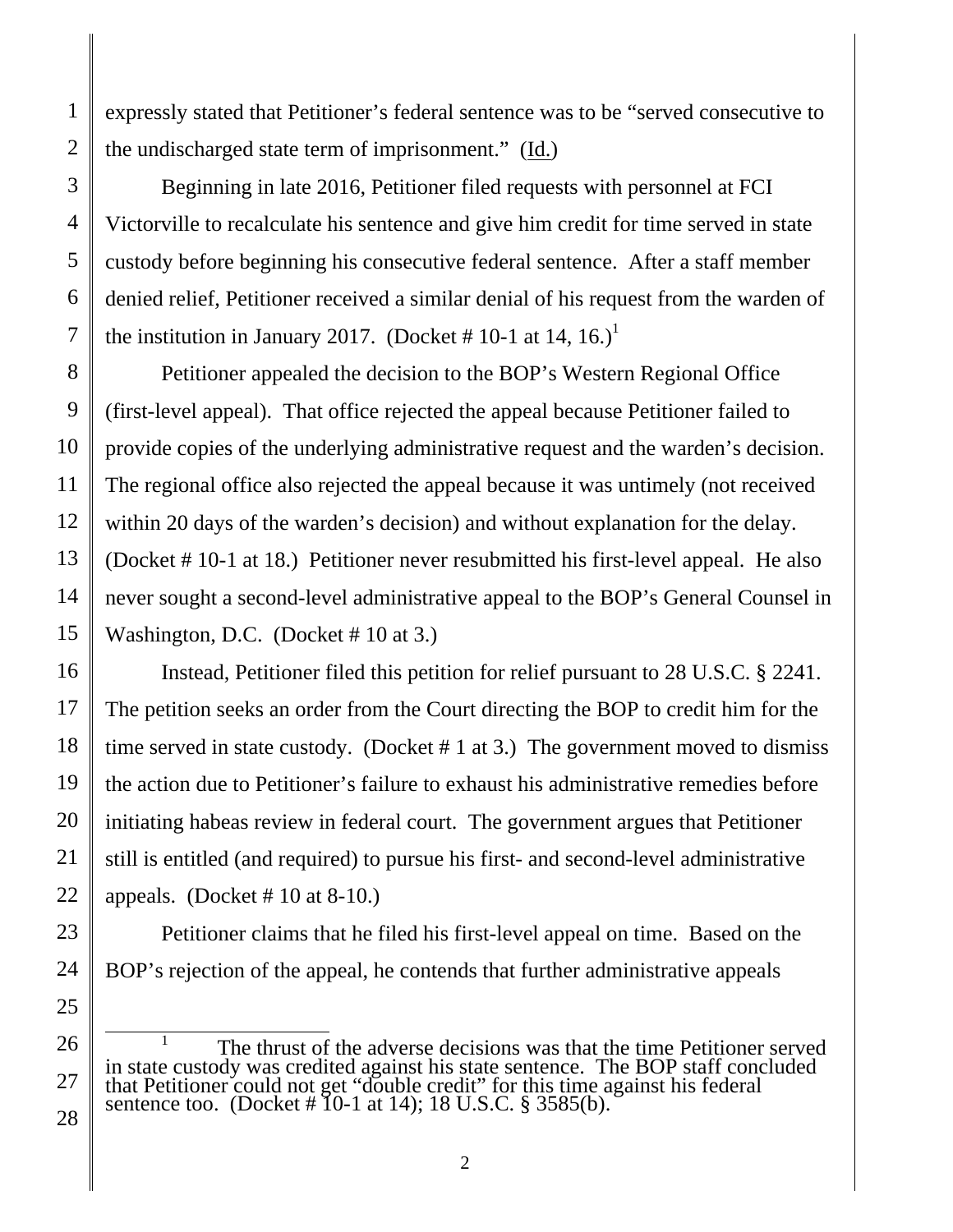would be futile, so this Court may consider the merits of his claim. (Docket #12) at 2.)

### **DISCUSSION**

1

2

3

#### **Applicable Law**

The BOP has administrative procedures for federal prisoners "to seek formal review of an issue relating to any aspect of his/her own confinement." 28 C.F.R. § 542.10-19 (2012); Martinez v. Roberts, 804 F.2d 570, 571 (9th Cir. 1986). The regulations require an inmate to appeal an adverse administrative decision to the Regional Director of the BOP "within 20 calendar days of the date the Warden signed the response." 28 C.F.R. § 542.15. An inmate "who is not satisfied with the Regional Director's response" may appeal to the BOP's General Counsel. That appeal is "the final administrative appeal." Id. The regulatory time limits can be extended when the inmate demonstrates a valid reason for delay. Id. Valid reasons include circumstances that prevented the inmate from filing on time. 28 C.F.R. § 542.14(b).

Federal prisoners generally must exhaust their administrative remedies before filing a federal habeas petition under 28 U.S.C. § 2241. Martinez, 804 F.2d at 571; Jiau v. Poole, 590 F. App'x 689, 690 (9th Cir. 2015). Because exhaustion is not a jurisdictional requirement, the district court has discretion to dismiss an unexhausted § 2241 petition without prejudice, or excuse the requirement and reach the merits. Jiau, 590 F. App'x at 690; Pavlovich v. Johnson, No. CV 16-749 PSG (SS), 2016 WL 3410195 at \*2 (C.D. Cal. 2016).

Typically, though, a court's discretion to excuse the failure to exhaust is limited to situations where administrative remedies are inadequate or ineffective, pursuing them would be futile, or irreparable injury would result. Pavlovich, 2016 WL 3410195 at \*2; Laing v. Ashcroft, 370 F.3d 994, 1000-01 (9th Cir. 2004). One key consideration is whether "relaxation of the requirement would encourage the

3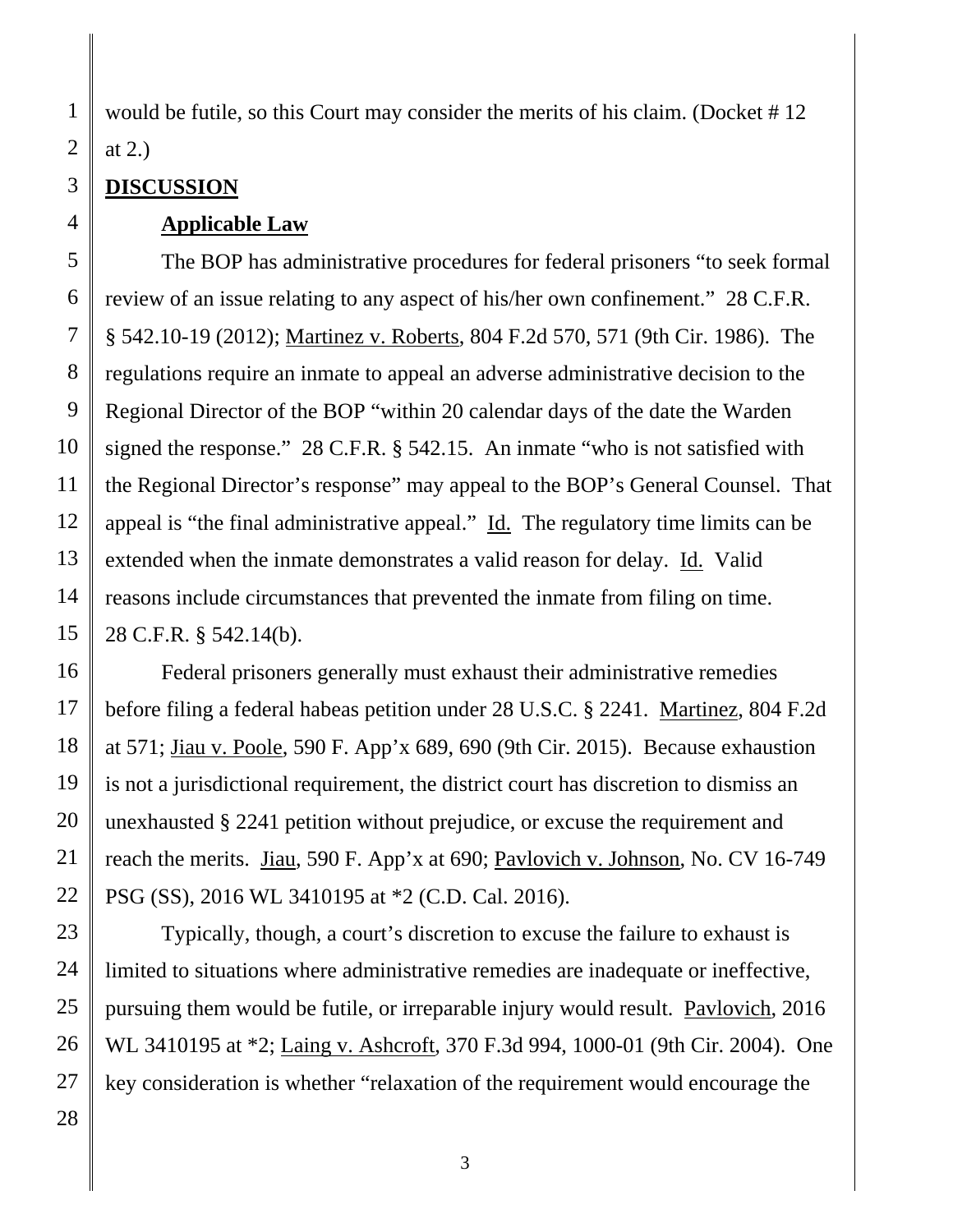deliberate bypass of the administrative scheme." Laing, 370 F.3d at 1000 (citation omitted).

#### **Analysis**

Petitioner concedes that his claim is unexhausted. (Docket # 12 at 1.) He asks that his failure to exhaust his claim "be excused because the administrative remedy was effectively unavailable" to him. (Id. at 2.)

Petitioner's request is without merit. He doesn't deny that he failed to properly present the materials underlying his claim to the BOP regional office. He does deny that his claim was untimely, but he doesn't explain why he took no steps to correct the BOP's conclusion or (if his appeal actually was late) to demonstrate why he was unable to file his request on time. He also did not pursue his claim to a second-level appeal with the BOP's national office. As a result, the failure to exhaust his claim falls squarely in Petitioner's lap.

Importantly, the government's submission in this Court strongly suggests that he may still avail himself of the administrative review process. The government states that, should Petitioner re-submit a proper request to the BOP's regional office, the BOP wishes to "be provided with a full opportunity to consider Petitioner's request before he turns to this Court for relief." (Docket # 10 at 10.) That appears to conform to the federal regulations that allow Petitioner to resubmit his appeal (with adequate supporting documents) and demonstrate a valid reason for the delay. 28 C.F.R. §§ 542.14(b), 542.15. Petitioner can also file an appeal to the Office of General Counsel. $2$  28 C.F.R. § 542.15.

The Court concludes that the petition is subject to dismissal due to lack of exhaustion. Martinez, 804 F.2d at 571; Jiau, 590 F. App'x at 690; 28 C.F.R. § 542.15. Further, the Court declines to exercise its discretion to excuse

<sup>&</sup>lt;sup>2</sup> Regardless of the forum, the BOP should closely examine Petitioner's contention that he submitted his original appeal to the regional office on January 12, but that it was not received until February 3, 2017. (Docket # 12 at 2, attachment.)